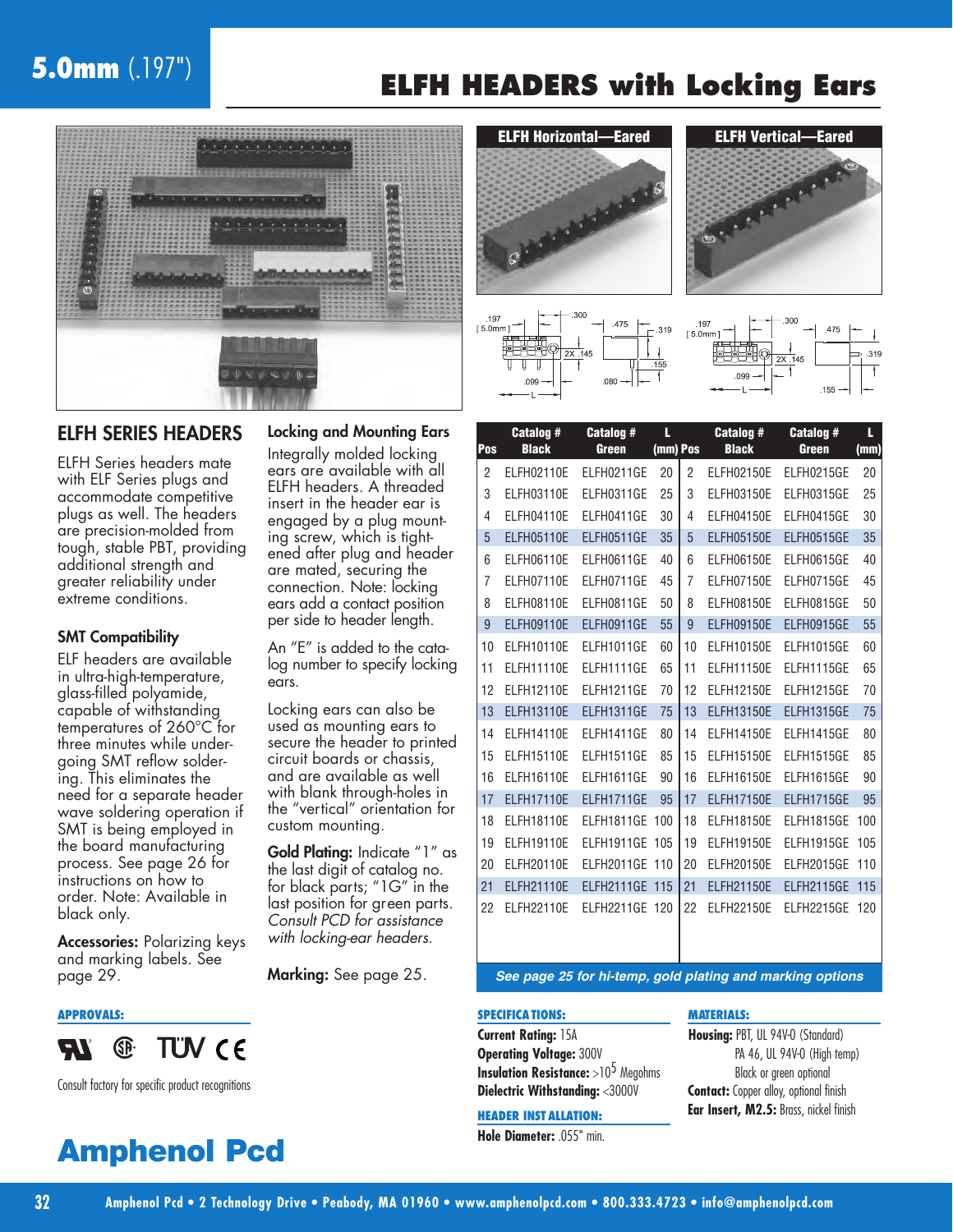# **ELFH HEADERS 5.0mm** (.197")



















| Pos               | Catalog #<br><b>Black</b> | Catalog #<br>Green | L<br>(mm) | Pos | Catalog #<br><b>Black</b> | <b>Catalog #</b><br>Green | L<br>(mm) | Pos | <b>Catalog #</b><br><b>Black</b> | Catalog #<br>Green | L<br>(mm) | Pos | Catalog #<br><b>Black</b> | <b>Catalog #</b><br>Green | L<br>(mm) |
|-------------------|---------------------------|--------------------|-----------|-----|---------------------------|---------------------------|-----------|-----|----------------------------------|--------------------|-----------|-----|---------------------------|---------------------------|-----------|
| 2                 | ELFH02110                 | ELFH0211G          | 10        | 2   | ELFH02150                 | <b>ELFH0215G</b>          | 10        | 2   | ELFH02120                        | <b>ELFH0212G</b>   | 10        | 2   | ELFH02160                 | <b>ELFH0216G</b>          | 10        |
| 3                 | ELFH03110                 | <b>ELFH0311G</b>   | 15        | 3   | ELFH03150                 | <b>ELFH0315G</b>          | 15        | 3   | ELFH03120                        | <b>ELFH0312G</b>   | 15        | 3   | ELFH03160                 | ELFH0316G                 | 15        |
| 4                 | ELFH04110                 | ELFH0411G          | 20        | 4   | ELFH04150                 | ELFH0415G                 | 20        | 4   | ELFH04120                        | <b>ELFH0412G</b>   | 20        | 4   | ELFH04160                 | ELFH0416G                 | 20        |
| $5\overline{)}$   | ELFH05110                 | <b>ELFH0511G</b>   | 25        | 5   | <b>ELFH05150</b>          | <b>ELFH0515G</b>          | 25        | 5   | ELFH05120                        | <b>ELFH0512G</b>   | 25        | 5   | ELFH05160                 | ELFH0516G                 | 25        |
| 6                 | ELFH06110                 | <b>ELFH0611G</b>   | 30        | 6   | ELFH06150                 | <b>ELFH0615G</b>          | 30        | 6   | ELFH06120                        | <b>ELFH0612G</b>   | 30        | 6   | ELFH06160                 | ELFH0616G                 | 30        |
| 7                 | ELFH07110                 | ELFH0711G          | 35        | 7   | ELFH07150                 | ELFH0715G                 | 35        | 7   | ELFH07120                        | ELFH0712G          | 35        | 7   | ELFH07160                 | ELFH0716G                 | 35        |
| 8                 | ELFH08110                 | <b>ELFH0811G</b>   | 40        | 8   | ELFH08150                 | ELFH0815G                 | 40        | 8   | ELFH08120                        | <b>ELFH0812G</b>   | 40        | 8   | ELFH08160                 | ELFH0816G                 | 40        |
| 9                 | ELFH09110                 | <b>ELFH0911G</b>   | 45        | 9   | ELFH09150                 | <b>ELFH0915G</b>          | 45        | 9   | ELFH09120                        | <b>ELFH0912G</b>   | 45        | 9   | ELFH09160                 | ELFH0916G                 | 45        |
| 10                | ELFH10110                 | <b>ELFH1011G</b>   | 50        | 10  | ELFH10150                 | <b>ELFH1015G</b>          | 50        | 10  | ELFH10120                        | ELFH1012G          | 50        | 10  | ELFH10160                 | ELFH1016G                 | 50        |
| 11                | ELFH11110                 | <b>ELFH1111G</b>   | 55        | 11  | ELFH11150                 | <b>ELFH1115G</b>          | 55        | 11  | ELFH11120                        | <b>ELFH1112G</b>   | 55        | 11  | ELFH11160                 | <b>ELFH1116G</b>          | 55        |
| $12 \overline{ }$ | ELFH12110                 | <b>ELFH1211G</b>   | 60        | 12  | ELFH12150                 | <b>ELFH1215G</b>          | 60        | 12  | ELFH12120                        | <b>ELFH1212G</b>   | 60        | 12  | ELFH12160                 | <b>ELFH1216G</b>          | 60        |
| 13                | ELFH13110                 | <b>ELFH1311G</b>   | 65        | 13  | ELFH13150                 | <b>ELFH1315G</b>          | 65        | 13  | ELFH13120                        | <b>ELFH1312G</b>   | 65        | 13  | ELFH13160                 | <b>ELFH1316G</b>          | 65        |
| 14                | ELFH14110                 | <b>ELFH1411G</b>   | 70        | 14  | ELFH14150                 | <b>ELFH1415G</b>          | 70        | 14  | ELFH14120                        | <b>ELFH1412G</b>   | 70        | 14  | ELFH14160                 | <b>ELFH1416G</b>          | 70        |
| 15                | ELFH15110                 | <b>ELFH1511G</b>   | 75        | 15  | ELFH15150                 | <b>ELFH1515G</b>          | 75        | 15  | ELFH15120                        | <b>ELFH1512G</b>   | 75        | 15  | ELFH15160                 | <b>ELFH1516G</b>          | 75        |
| 16                | ELFH16110                 | <b>ELFH1611G</b>   | 80        | 16  | ELFH16150                 | <b>ELFH1615G</b>          | 80        | 16  | ELFH16120                        | <b>ELFH1612G</b>   | 80        | 16  | ELFH16160                 | <b>ELFH1616G</b>          | 80        |
| 17                | ELFH17110                 | <b>ELFH1711G</b>   | 85        | 17  | ELFH17150                 | <b>ELFH1715G</b>          | 85        | 17  | ELFH17120                        | <b>ELFH1712G</b>   | 85        | 17  | ELFH17160                 | <b>ELFH1716G</b>          | 85        |
| 18                | ELFH18110                 | <b>ELFH1811G</b>   | 90        | 18  | ELFH18150                 | <b>ELFH1815G</b>          | 90        | 18  | ELFH18120                        | <b>ELFH1812G</b>   | 90        | 18  | ELFH18160                 | ELFH1816G                 | 90        |
| 19                | ELFH19110                 | <b>ELFH1911G</b>   | 95        | 19  | ELFH19150                 | <b>ELFH1915G</b>          | 95        | 19  | ELFH19120                        | <b>ELFH1912G</b>   | 95        | 19  | ELFH19160                 | ELFH1916G                 | 95        |
| 20                | ELFH20110                 | <b>ELFH2011G</b>   | 100       | 20  | ELFH20150                 | <b>ELFH2015G</b>          | 100       | 20  | ELFH20120                        | <b>ELFH2012G</b>   | 100       | 20  | ELFH20160                 | <b>ELFH2016G</b>          | 100       |
| 21                | ELFH21110                 | <b>ELFH2111G</b>   | 105       | 21  | ELFH21150                 | <b>ELFH2115G</b>          | 105       | 21  | ELFH21120                        | <b>ELFH2112G</b>   | 105       | 21  | ELFH21160                 | <b>ELFH2116G</b>          | 105       |
| 22                | ELFH22110                 | <b>ELFH2211G</b>   | 110       | 22  | ELFH22150                 | <b>ELFH2215G</b>          | 110       | 22  | ELFH22120                        | <b>ELFH2212G</b>   | 110       | 22  | ELFH22160                 | <b>ELFH2216G</b>          | 110       |
| 23                | ELFH23110                 | <b>ELFH2311G</b>   | 115       | 23  | ELFH23150                 | <b>ELFH2315G</b>          | 115       | 23  | ELFH23120                        | <b>ELFH2312G</b>   | 115       | 23  | ELFH23160                 | <b>ELFH2316G</b>          | 115       |
|                   | 24 ELFH24110              | <b>ELFH2411G</b>   | 120       | 24  | ELFH24150                 | <b>ELFH2415G</b>          | 120       |     | 24 ELFH24120                     | <b>ELFH2412G</b>   | 120       | 24  | ELFH24160                 | <b>ELFH2416G</b>          | 120       |

**See page 25 for hi-temp, gold plating and marking options**

#### **SPECIFICATIONS:**

**Current Rating:** 15A **Operating Voltage:** 300V **Insulation Resistance:** >10<sup>5</sup> Megohms **Dielectric Withstanding:** <3000V

**HEADER INST ALLATION:**

**Hole Diameter:** .055" min.

**Housing:** PBT, UL 94V-0 (Standard) PA 46, UL 94V-0 (High temp) Black (Green option standard only) **Contact:** Copper alloy, optional finish

**MATERIALS:**

**APPROVALS:**



Consult factory for specific product recognitions

# **Amphenol Pcd**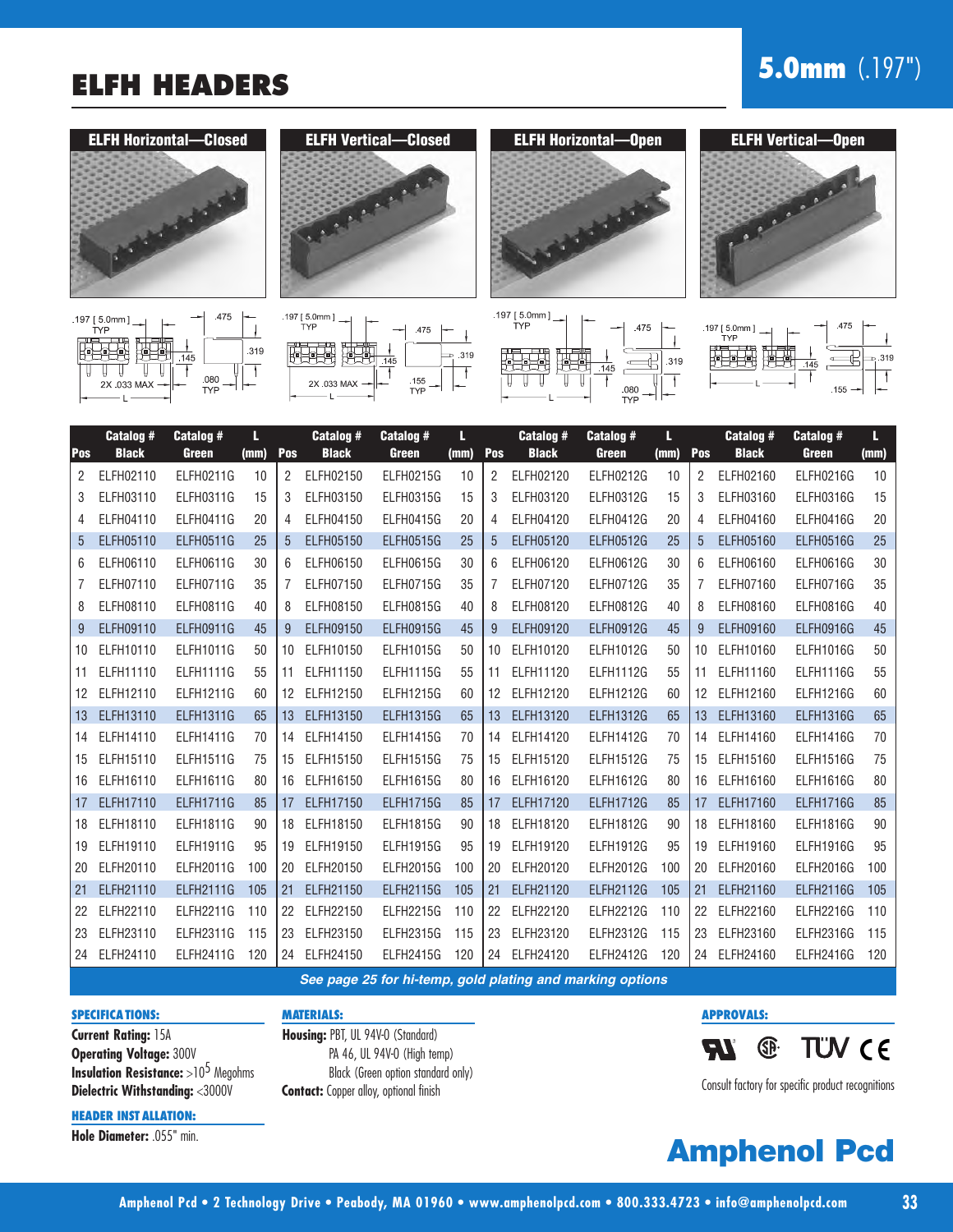# **5.0mm** (.197") **ELFH HEADERS**



### EJECTOR EAR HEADERS

The ELFH Series ejector ear header allows for plug disconnect with a min imal amount of effort by way of screwdriver or finger actuation of the levered ears.

The universal design accepts ELF Series plugs. It is currently available in 8 through 22 positions, in both .200" and 5.0mm spacing. Ejector ear headers can also be provided with the ELFH Series gold plating option.

The following options comprise the standard color combinations for ejector ear headers:

- Black header, gray ears
- Green header, black ears









| Pos | Catalog #<br><b>Black</b> | <b>Catalog #</b><br><b>Green</b> | L<br>(mm) | Pos | Catalog #<br><b>Black</b> | Catalog #<br><b>Green</b> | L<br>(mm) |
|-----|---------------------------|----------------------------------|-----------|-----|---------------------------|---------------------------|-----------|
| 8   | <b>ELFH08110J</b>         | ELFH0811GJ                       | 63.52     | 8   | <b>ELFH08150J</b>         | ELFH0815GJ                | 63.52     |
| 9   | ELFH09110J                | ELFH0911GJ                       | 68.52     | 9   | ELFH09150J                | ELFH0915GJ                | 68.52     |
| 10  | ELFH10110J                | ELFH1011GJ                       | 73.52     | 10  | ELFH10150J                | ELFH1015GJ                | 73.52     |
| 11  | <b>ELFH11110J</b>         | ELFH1111GJ                       | 78.52     | 11  | <b>ELFH11150J</b>         | ELFH1115GJ                | 78.52     |
| 12  | ELFH12110J                | ELFH1211GJ                       | 83.52     | 12  | <b>ELFH12150J</b>         | ELFH1215GJ                | 83.52     |
| 13  | ELFH13110J                | ELFH1311GJ                       | 88.52     | 13  | <b>ELFH13150J</b>         | ELFH1315GJ                | 88.52     |
| 14  | ELFH14110J                | ELFH1411GJ                       | 93.52     | 14  | ELFH14150J                | ELFH1415GJ                | 93.52     |
| 15  | <b>ELFH15110J</b>         | ELFH1511GJ                       | 98.52     | 15  | <b>ELFH15150J</b>         | ELFH1515GJ                | 98.52     |
| 16  | ELFH16110J                | ELFH1611GJ                       | 103.52    | 16  | ELFH16150J                | ELFH1615GJ                | 103.52    |
| 17  | <b>ELFH17110J</b>         | ELFH1711GJ                       | 108.52    | 17  | <b>ELFH17150J</b>         | ELFH1715GJ                | 108.52    |
| 18  | ELFH18110J                | ELFH1811GJ 113.52                |           | 18  | ELFH18150J                | ELFH1815GJ                | 113.52    |
| 19  | <b>ELFH19110J</b>         | ELFH1911GJ 118.52                |           | 19  | <b>ELFH19150J</b>         | ELFH1915GJ                | 118.52    |
| 20  | ELFH20110J                | ELFH2011GJ                       | 123.52    | 20  | <b>ELFH20150J</b>         | ELFH2015GJ                | 123.52    |
| 21  | ELFH21110J                | ELFH2111GJ                       | 128.52    | 21  | ELFH21150J                | ELFH2115GJ                | 128.52    |
| 22  | ELFH22110J                | ELFH2211GJ 133.52                |           | 22  | <b>ELFH22150J</b>         | ELFH2215GJ                | 133.52    |

**See page 25 for hi-temp, gold plating and marking options**

#### **APPROVALS:**



Consult factory for specific product recognitions

# **Amphenol Pcd**

#### **SPECIFICATIONS:**

**Current Rating:** 15A **Operating Voltage:** 300V **Insulation Resistance:** >10<sup>5</sup> Megohms **Dielectric Withstanding:** <3000V

#### **MATERIALS:**

**Housing:** PBT, UL 94V-0, Black or green **Contact:** Copper alloy, optional finish

#### **HEADER INST ALLATION:**

**Hole Diameter:** .055" min.